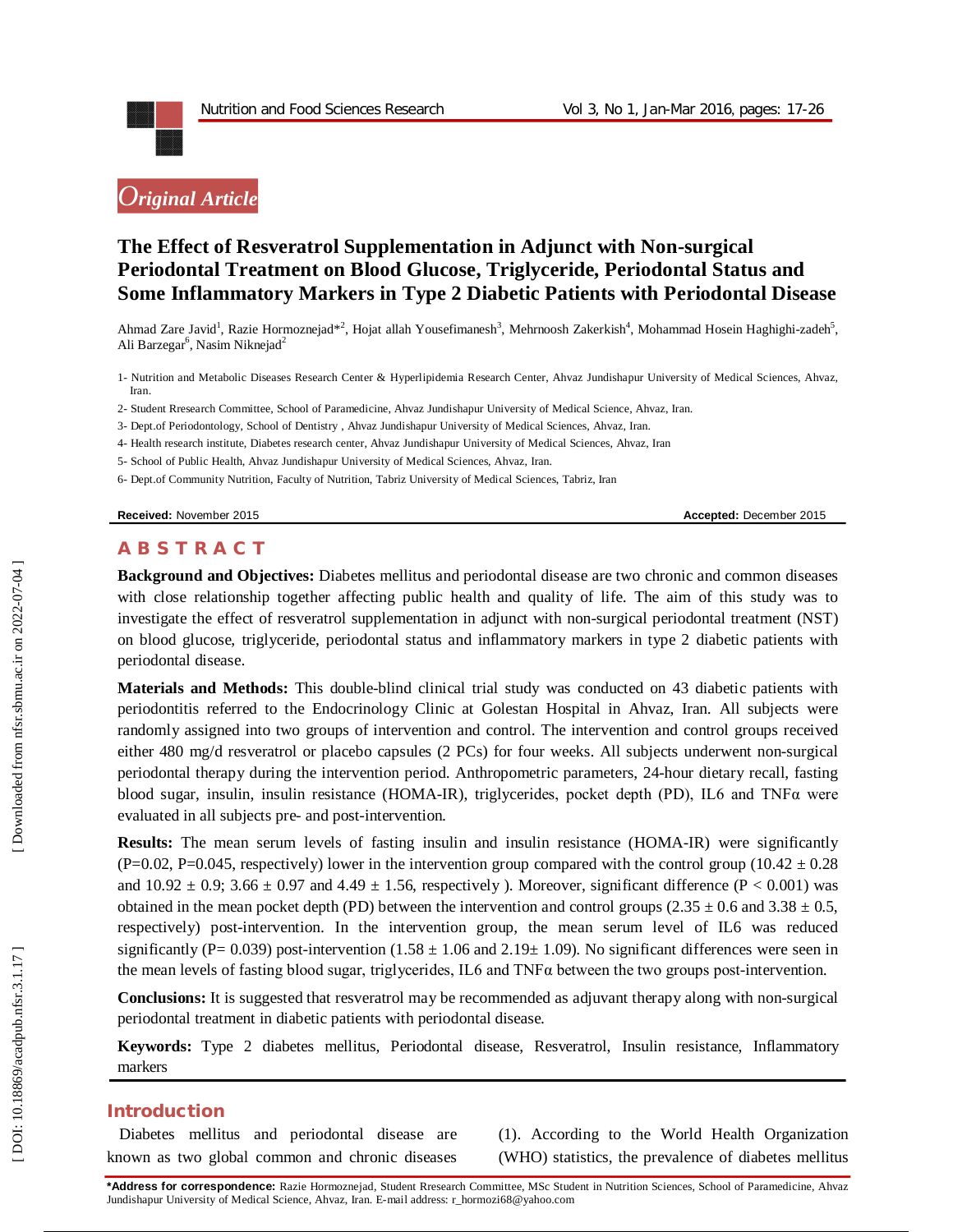was about 382 million people in the world in 2013, reaching 438 million in 2030 (2, 3). On the other hand, it is indicated that more than 2/3 of the world population are suffering from periodontal disease (4). There is a two -way relationship between these two diseases so that diabetes mellitus may increase the risk of periodontal disease and vice versa (5). It was reported that the prevalence of severe periodontitis is approximately 39 to 59.6% higher in diabetic than non -diabetic patients (6). The risk of periodontal disease is three times greater in diabetic subjects than in non -diabetic subjects (7, 8). Periodontal disease is a chronic inflammatory and infectious disease, affecting tissues supporting teeth, and is characterized by gingival bleeding, pocket formation, alveolar bone destruction, connective tissue degradation, and tooth loss (9, 10). Periodontal disease increases insulin resistance, and thereby may disturb glycemic control (11). It has been found that controlling blood sugar is six times lower in diabetic patients with periodontitis than in diabetic patients without periodontitis (12). It has also been indicated that type 2 diabetic patients with periodontal disease have higher levels of inflammatory markers such as IL-1 $\beta$ , TNF $\alpha$  and IL-6. These inflammatory factors may adversely alter blood glucose and lipid metabolism (13). In a large cohort study in Taiwan (from 2003 to 2009), a significant association was observed between metabolic syndrome and diagnosis of periodontal disease (14). According to the findings of some studies, periodontal inflammation is associated with a significant increase in Hemoglobin A1c (HbA1c), Fasting Blood Sugar (FBS) and inflammatory factors in patients with diabetes mellitus (15, 16). Gram -negative anaerobic bacteria are thought to be the primary factor in the development of periodontal disease (17). Several researchers have investigated the beneficial effects of no n -surgical periodontal therapy including oral health education, use of antibiotics, scaling and root planning (18). Mouthwash antibiotics are widely used to control periodontal disease; however, excessive use of antibiotics may lead to bacterial resistance against them. Therefore, a new treatment strategy is needed. Natural ingredients derived from plants such as polyphenols are widely considered for the treatment of periodontal disease (19). In addition, the

importance of dietary factors in periodontal disease has been identified (20). Intake of nutrients with antioxidant properties along with other treatments in periodontal disease can play a useful role in coping with the oxidative stress leading to injured oral tissues including teeth (4). Resveratrol (3, 5, 4' trihydroxystilbene, a composition of phytoalexin) is produced by polyphenol plants of Stilbene in response to stressful irritations such as fungal and bacterial infections. Polygonum cuspidatum (the richest source of resveratrol) is a root extract, and is known as a herbal medicine. Resveratrol exists in foods such as grapes, peanuts, pistachio and cranberry (21, 22) . Resveratrol is known as an anti -microbial (23), anti inflammatory,  $anti-apoptotic$  (24), anti-cancer substance and osteogenic factor (25). Resveratrol may have an antioxidant effect against oxidative stress in some chronic diseases such as diabetes mellitus and cardiovascular diseases (24, 26, 27). It is assumed that in patients with periodontal disease, there may be a resistance to antibiotics; resveratrol with a strong anti microbial and anti -inflammatory properties can play an important role in the treatment process. On the other hand, resveratrol is known as a *French paradox,*  and may lower the mortality rate caused by cardiovascular diseases (28). Despite a higher annual sale of resveratrol supplement in the United States, there are only few human studies about its beneficial effects (29). Based on the results of the limited human and animal studies carried out on diabetic subjects, it was reported that resveratrol can reduce insulin resistance, plasma glucose, HbA1c, FBS, and inflammatory factors; it may also improve insulin sensitivity (24, 27, and 30). There are many studies on the effects of non -surgical periodontal treatment on the recovery of metabolic status in these patients. Also there are only few studies investigating the impact of nutrition including the protecting effects of resveratrol on periodontal disease (17, 19, 26, and 31). In the case of the effectiveness, nutritional therapy can be used as a safest approach to prevent and treat periodontal disease. Therefore, the present study aimed to evaluate the effect of resveratrol supplementation in adjunct with non -surgical treatment of periodontal status on FBS, insulin, insulin resistance (HOMA -IR), triglycerides, pocket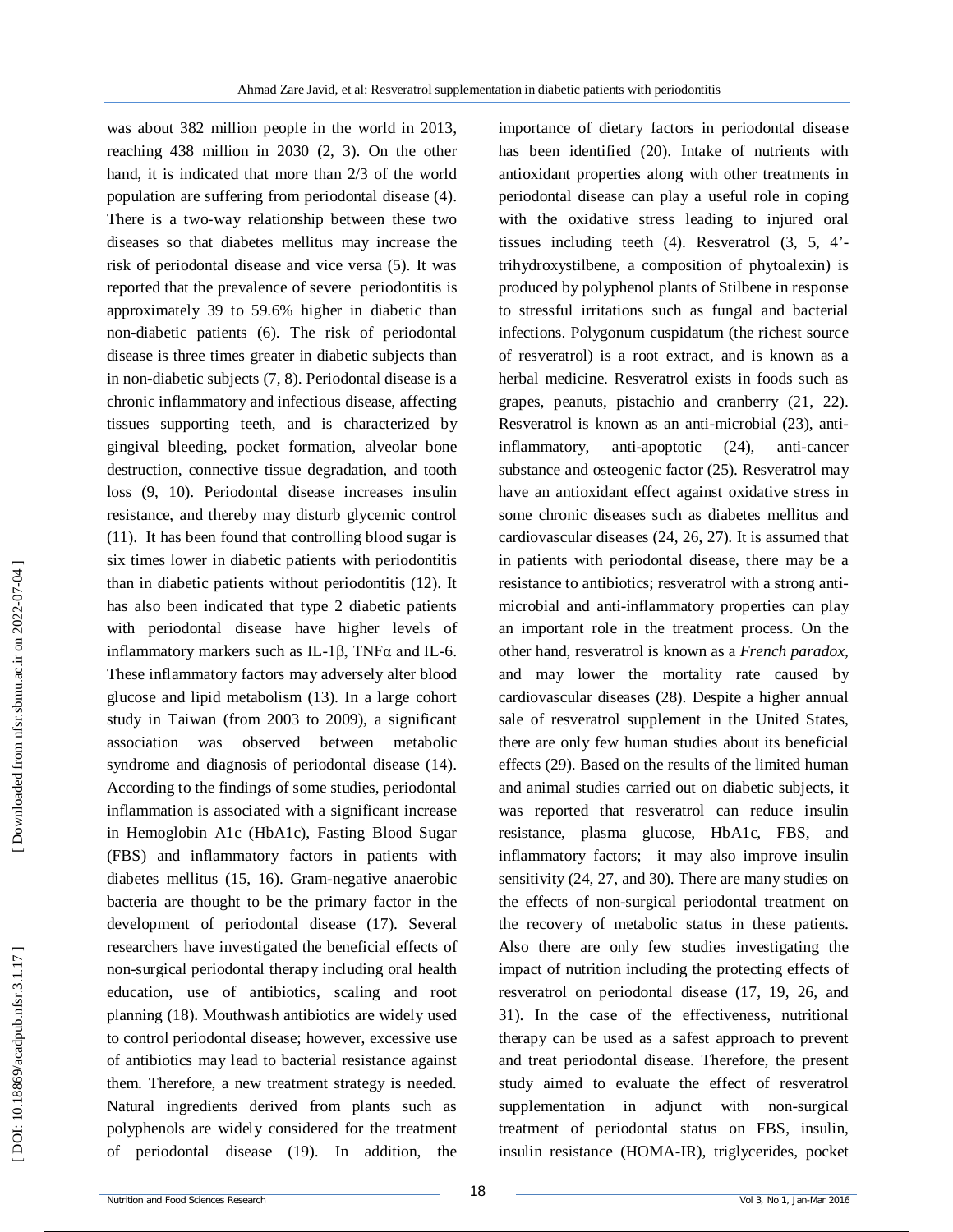depth (PD) and inflammatory markers comprising IL6 and TNF $α$  in diabetic patients with periodontal disease.

### **Material s and Methods**

**Samples and study design :** This randomized double blind, placebo -controlled, clinical trial *was* conducted in Ahvaz Golestan Hospital, Iran . The diabetic patients referring to the Endocrinology Clinic with some symptoms of periodontal disease were referred to Dental Clinic for further diagnosis. The Flowchart for this study is shown in Fig. 1. With a power of 95%, the total number of required subjects for this study was 40 people. The Homa -IR (24) was used for sample size calculation. Regarding with the inclusion and exclusion criteria, 50 patients (36 females and 14 males) were recruited. The subjects were randomly allocated into two groups of intervention  $(n = 25)$  and control ( $n = 25$ ). Inclusion criteria included having age between 30 and 60 years, body mass index 18.5 -  $30 \text{ kg/m}^2$ , confirmed diabetes mellitus (no more than five years since diagnosis), FBS lower than 22mmol **/**L, and moderate periodontal disease **.** Exclusion criteria included suffering from diabetes mellitus complications such as kidney failure, pregnancy, breastfeeding, traveling more than two weeks, smoking, using immunosuppressive medications, using insulin, periodontal treatment history during the past six months, using any antioxidants, and considerable changes in diet over the past six months . This study was approved by the Ethics Committee of the Research Deputy of Ahvaz Jundishapur University of Medical Sciences (reference No. UR1393.364ajums.rec). A signed consent form was also obtained from all subjects at the beginning of the study . The intervention and control groups received either 480 mg/d resveratrol or placebo capsules (2 pills) for four weeks . Resveratrol capsules (480 mg Polygonum Cuspidatum providing 240 mg resveratrol) were purchased from Herbafit. Placebo capsules contained 480 mg starch. All subjects were monitored and contacted three times a week by telephone to ensure that they were using the prescribed capsules. During the study, all subjects used any usual blood glucose **-**lowering medications prescribed already. Moreover, all subjects underwent

the non -surgical treatment (including removal of dental plaque, scaling and root planning) for periodontal disease . In addition, some instructions for dental hygiene (such as how to brush and use dental floss and mouthwash correctly) were provided to all subjects.

**Anthropometric and nutritional assessments:**  Anthropometric indices including height, weight and waist -hip ratio were measured at the beginning and end of the study . Weight was measured by a Seca scale (Germany) to the nearest of 0.1 kg, and height was measured using a stadiometer to the nearest of 0.1 cm. Waist circumference (widest area between the edge of lower rib and iliac corset) and hip circumference (the largest pelvic girth) were measured to the nearest of 0.1 cm . A 24 -hour dietary recall was also obtained for dietary assessment at the beginning and end of the study.

**Biochemical measurements:** A fasting venous blood sample (5 ml) was obtained from all subjects pre- and post -intervention. All samples were centrifuged, and the serum samples were maintained in -70°C freezer until the day of analysis except some samples for analyzing FBS. Serum levels of FBS, insulin, insulin resistance (HOMAIR), triglyceride (TG), IL6 and TNFα were evaluated. FBS was immedietly measured by enzymatic method using laboratory kits (Pars Azmoon, Tehran, Iran) and an auto -unalyzer. Serum level of insulin was determined by ELISA method using laboratory kit (Monobind ,USA). TG was also measured by colorimetric method using the laboratory kits of Pars Azmoon (Tehran, Iran ). IL6 and TNFα were measured by ELISA method using laboratory kits (eBioscience, Germany). Insulin resistance (HOMA -IR) was calculated by the following formula:

HOMA -IR =Fasting glucose (mmol/L) ×fasting insulin (μU/mL)/22.5

**Evaluation of periodontal status:** Probing depth (PD) was measured by a single, calibrated examiner at 6 sites per tooth: mesiobuccal, midbuccal, distobuccal, mesiolingual, midlingual and distolingual sites. The PD was recorded using a UNC -15 (University of North Carolina No. 15) manual periodontal probe. Full mouth clinical measurements were conducted at baseline. Ten selected sites with the probing depth  $\geq$  4 mm were randomly selected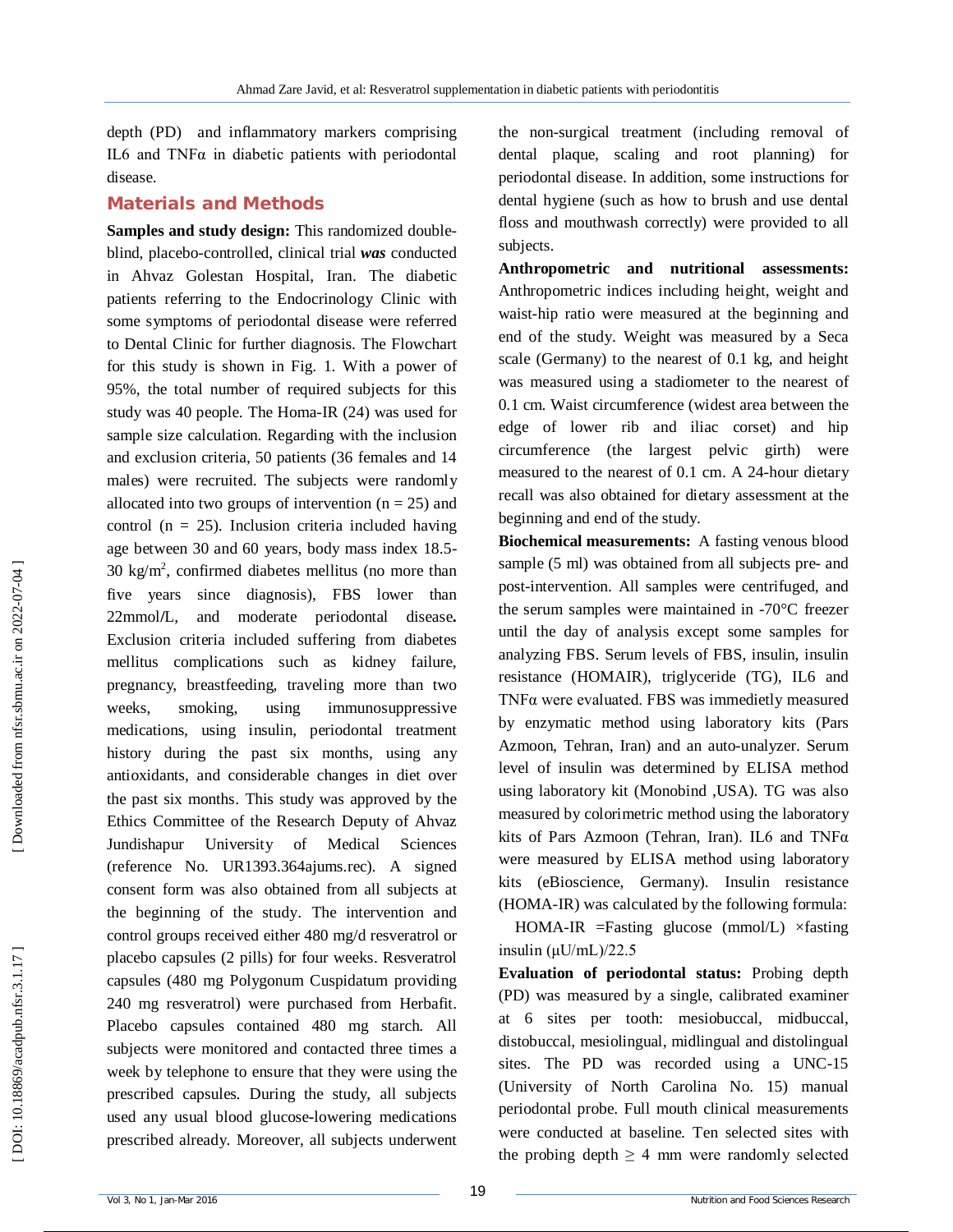from at least 3 of the quadrants for the clinical measurements after intervention.

**Statistical analysis:** Statistical analysis was done using SPSS (version 19). Data were reported as mean ±SD. In order to determine whether the data have a normal distribution, a visual examination of the data and a goodness of fit test (Kolmorogov -Smirnoff) were conducted. Independent sample t -test was used to compare the results between the two groups. Paired t-test was also used to compare the results within groups pre - and post -intervention. The confidence interval and power were considered at 95% and 95%, respectively. P -values lower than 0.05 were considered significant .

# **Results**

Totally, 50 patients were recruited of which 43  $(n=22$  in the control group and  $n=21$  in the intervention group) completed the study. Seven patients did not use capsules regularly and were excluded. General and demographic characteristics of the subjects are shown in Table 1. Mean age of the subjects in the intervention and control groups was  $49\pm7$  and  $50\pm8$  years, and mean BMI of  $29\pm4.9$  and 28  $\pm$ 4.8 kg/m<sup>2</sup>, respectively. There was no significant difference between the two groups in mean age, BMI, gender ratio, weight, waist circumference, hip circumference, FBS, fasting insulin, insulin resistance (HOMA -IR), TG, IL6 and TNFα at baseline. No significant differences were also seen between the two groups for dietary data including the intakes of energy, macronutrients and micronutrients such as antioxidant vitamins C, E, and A, α -tocopherol and selenium at baseline and after the intervention (Table 2).

| Varieble                           | Control group<br>$(n=22)$         | Intervention group<br>$(n=21)$    | $P-value$        |
|------------------------------------|-----------------------------------|-----------------------------------|------------------|
| Age (years)                        | $50.9 \pm 8.9$                    | 49.1 $\pm 7.4$                    | 0.48             |
| Gender<br>Female (N)<br>Male $(N)$ | 18<br>4                           | 16<br>5                           | $0.72^{\dagger}$ |
| Weight (kg)                        | $70.95 \pm 11$                    | $73.8 + 10.2$                     | 0.38             |
| Height $(m)$<br>$BMI$ (kg/m2)      | $1.58 \pm 0.05$<br>$28.3 \pm 4.8$ | $1.59 \pm 0.09$<br>$29.3 \pm 4.9$ | 0.8<br>0.48      |
| Waist circumference (cm)           | $100 \pm 8.9$                     | $101.4 \pm 8.8$                   | 0.61             |
| Hip circumference (cm)             | $107.5 \pm 9.5$                   | $107.8 \pm 8.1$                   | 0.92             |
| Fasting blood glucose (mmol/l)     | $9.4 \pm 3$                       | $8.5 \pm 3$                       | 0.34             |
| Insulin $(\mu\mu/m)$               | $11.2 \pm 1.3$                    | $11.3 \pm 1.7$                    | 0.85             |
| Homa-ir                            | $4.6 \pm 1.3$                     | $4.2 \pm 1.4$                     | 0.32             |
| Triglyceride (mg/dL)               | $137.7 \pm 66$                    | $147 \pm 69$                      | 0.65             |
| $IL-6$ ( $pg/ml$ )                 | $2.08 \pm 0.8$                    | $2.19 \pm 1$                      | 0.71             |
| TNF- $\alpha$ (pg/ml)              | $10.56 \pm 0.6$                   | $10.49 \pm 0.47$                  | 0.6              |
| PD(mm)                             | $4.06 \pm 0.6$                    | $3.54 \pm 0.5$                    | 0.29             |

**Table 1:** Baseline characteristics of the subjects

Values are expressed as means  $\pm$  SD. P < 0.05 was considered as significant.

P <0.05 was considered as significant using Independent T -test between the two groups at baseline.

† P <0.05 was considered as significant using chi -square test.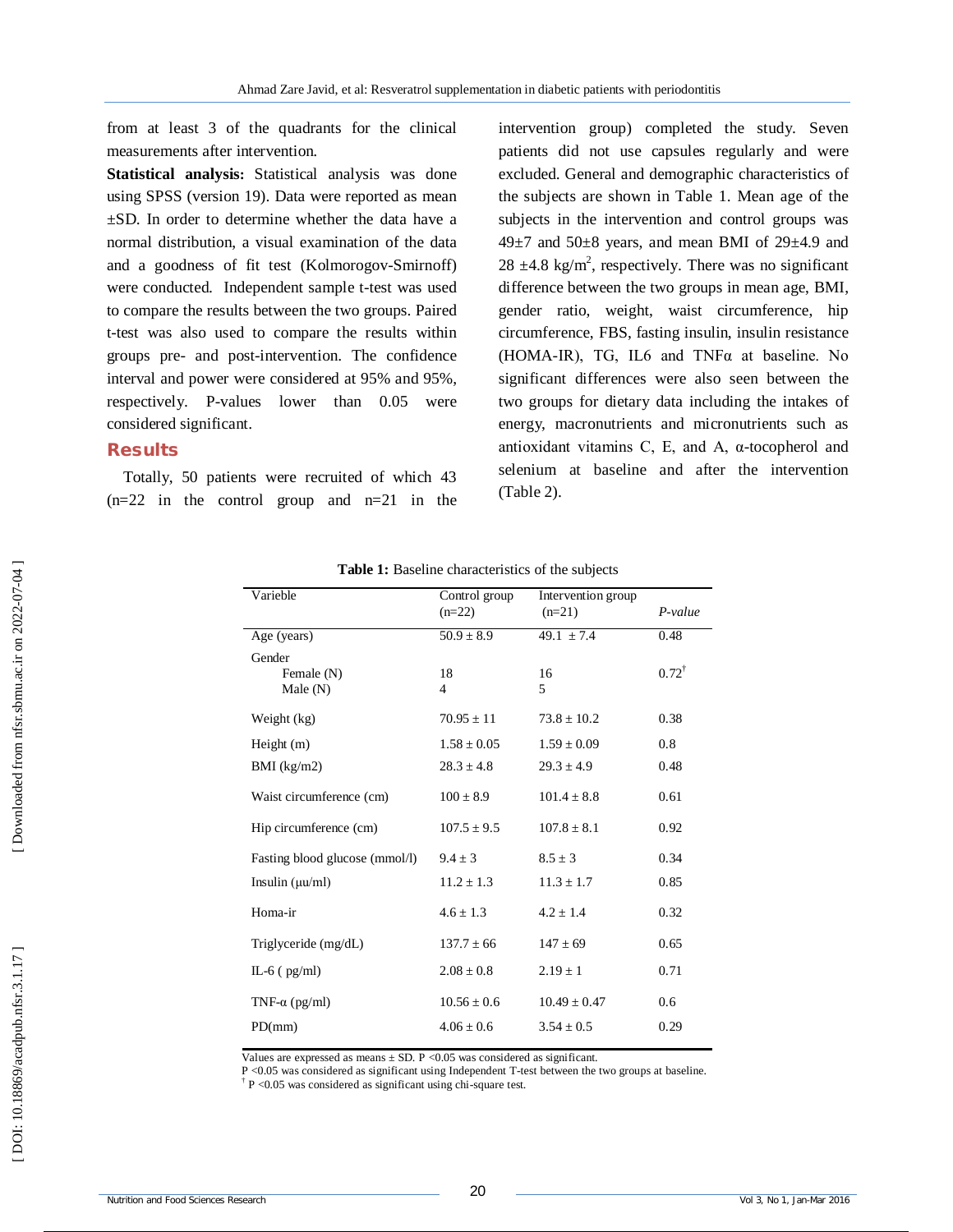| Variable                    |                                                    | <b>Baseline</b>                                    | After 4 weeks                                     | $P-value^*$  |
|-----------------------------|----------------------------------------------------|----------------------------------------------------|---------------------------------------------------|--------------|
| Energy (kcal/d)             | Control group<br>Intervention group<br>$P-value^*$ | $1812.85 \pm 329.7$<br>$1819.81 \pm 312.3$<br>0.94 | $1803.2 \pm 265.6$<br>$1838.54 \pm 321.9$<br>0.69 | 0.85<br>0.8  |
| Carbohydrate $(g/d)$        | Control group<br>Intervention group<br>$P-value$   | $238.72 \pm 55.6$<br>$249.86 \pm 60.5$<br>0.53     | $233.17 \pm 49.9$<br>$251.5 \pm 66$<br>0.3        | 0.5<br>0.91  |
| Protein $(g/d)$             | Control group<br>Intervention group<br>$P-value$   | $70.48 \pm 29.37$<br>$61.4 \pm 21.3$<br>0.25       | $72.7 \pm 24.39$<br>$63.1 \pm 19$<br>0.15         | 0.48<br>0.72 |
| Fat $(g/d)$                 | Control group<br>Intervention group<br>$P-value$   | $65.82 \pm 19.14$<br>$66.46 \pm 24.2$<br>0.92      | $65.52 \pm 20.43$<br>$66.84 \pm 16.9$<br>0.82     | 0.9<br>0.94  |
| Selenium $(mg/d)$           | Control group<br>Intervention group<br>$P-value$   | $0.056 \pm 0.047$<br>$0.076 \pm 0.043$<br>0.14     | $0.056 \pm 0.033$<br>$0.07 \pm 0.04$<br>0.2       | 0.97<br>0.62 |
| Vitamin A (mcg/d)           | Control group<br>Intervention group<br>$P-value$   | $287.9 \pm 348.3$<br>$562.05 \pm 1397.8$<br>0.37   | $335.36 \pm 683.8$<br>$256.56 \pm 235.6$<br>0.62  | 0.78<br>0.25 |
| Beta-Carotene (mcg/d)       | Control group<br>Intervention group<br>$P-value$   | $50.9 \pm 142$<br>$55.4 \pm 59.37$<br>0.89         | $19.7 \pm 18$<br>$58.1 \pm 56.9$<br>0.7           | 0.7<br>0.38  |
| Vitamin $C$ (mg/d)          | Control group<br>Intervention group<br>$P-value$   | $101.5 \pm 106.9$<br>$89.73 \pm 81.8$<br>0.68      | $82.9 \pm 108.2$<br>$87.8 \pm 67.6$<br>0.85       | 0.19<br>0.92 |
| Vitamin E $(mg/d)$          | Control group<br>Intervention group<br>$P-value$   | 2.83<br>2.93<br>0.9                                | 2.48<br>2.72<br>0.6                               | 0.67<br>0.56 |
| $\alpha$ -tocopherol (mg/d) | Control group<br>Intervention group<br>$P-value$   | $7.29 \pm 3.21$<br>$6.67 \pm 4.1$<br>0.58          | $7.09 \pm 3.06$<br>$7.31 \pm 2.82$<br>0.8         | 0.75<br>0.38 |

**Table 2.** Mean  $\pm$  SD of energy, macronutrients and micronutrients intake

\*P <0.05 was considered as significant using Independent T -test between the two groups at baseline and post -intervention \*\*P <0.05 was considered as significant using Paired T -test.

Table 3 shows the biochemical parameters pre - and post -intervention in the two groups. Although the mean FBS was higher in the intervention group compared with the control group (7.9±2.12 and 9.19±2.78) post -intervention, it was not significant (P=0.097). Furthermore, the mean FBS was reduced (but not significantly) in the intervention group post intervention  $(8.51 \pm 3.13$  and  $7.9 \pm 2.12$ ; P=0.23). Regarding with the serum levels of fasting insulin, There was a significant difference  $(P = 0.02)$  between the intervention and control groups  $(10.42\pm0.28$  and 10.92± 0.9 respectively) post -intervention. Moreover, insulin level was significantly  $(P=0.03)$  reduced in the intervention group post -intervention compared to the baseline (10.42 $\pm$  0.28 and 11.32  $\pm$  1.76, respectively). The mean HOMA-IR was significantly  $(P=0.045)$  lower in the intervention group compared with the control group  $(3.66\pm0.97 \text{ and } 4.49\pm1.56,$  respectively) post -intervention. Furthermore, within group comparison in the intervention group showed that the mean HOMA-IR was reduced significantly (P=0.025) post-intervention compared with the baseline  $(3.66 \pm$ 0.97 and  $4.22 \pm 1.43$ , respectively); however, this was not significant in the control group. There was no significant difference in TG level between the intervention and control groups post -intervention  $(135\pm60.89$  and  $147\pm69.3$  mg/dL, p=0.65). Moreover, no significant ( $P=0.3$ ) difference was obtained in the mean level of IL6 between the two groups  $(1.58 \pm 1.06$ and 1.85±0.59, respectively) post -intervention. However, in the intervention group, the mean level of IL6 was significantly (P=0.039) reduced post -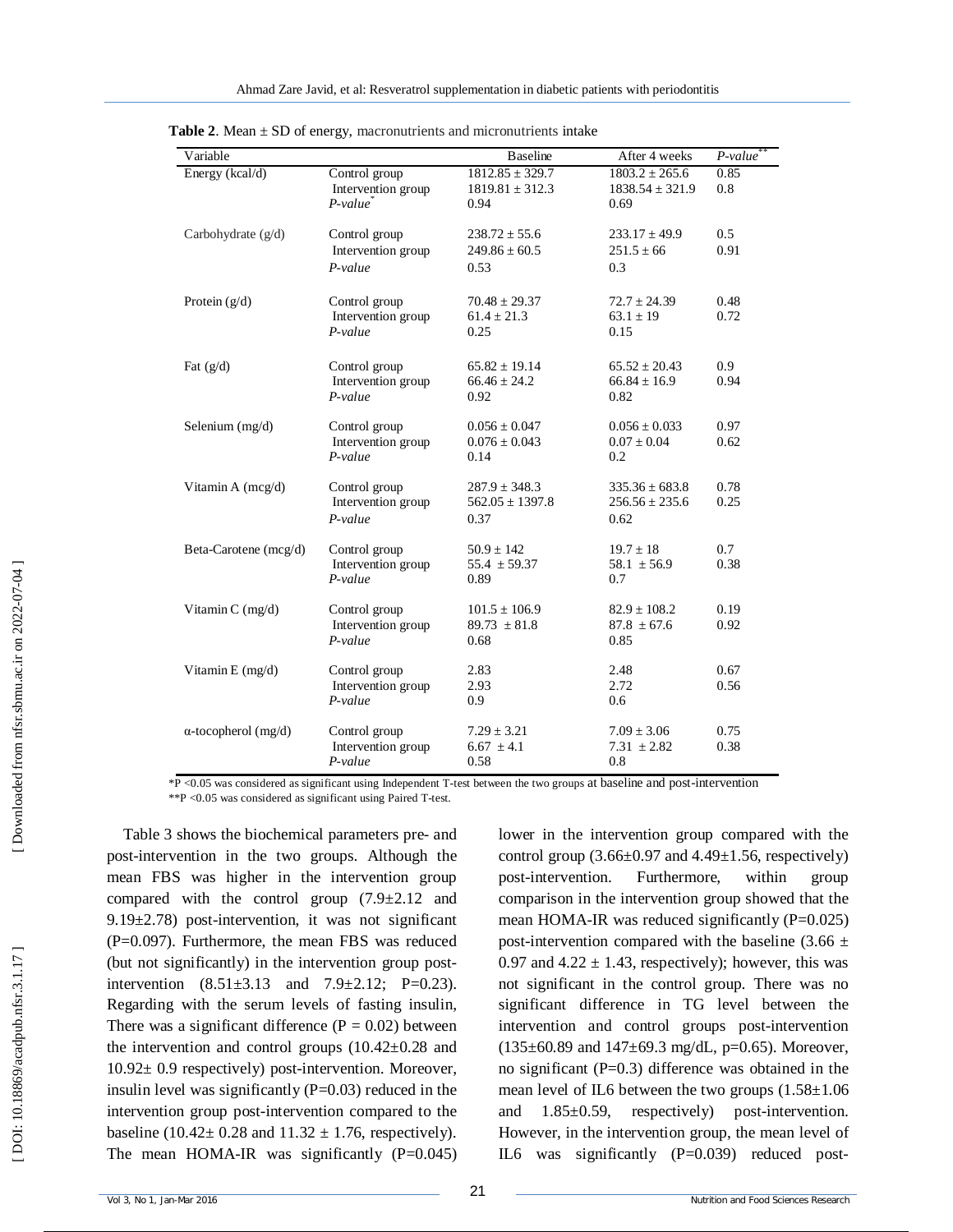intervention compared with baseline  $(1.58 \pm 1.06)$  and  $2.19\pm1.09$ , respectively). Furthermore, the mean serum level of TNFα did not show a significant (P=0.25) difference betweenthe intervention and control groups (10.33±0.66 and 10.57±0.68, respectively) post -intervention. Regarding with

pocket depth (PD), there was a significant difference  $(P<0.001)$  between the two groups  $(2.35\pm0.6)$  and 3.38±0.5 mm, respectively) postintervention. Moreover, PD was significantly reduced in the intervention and control groups after 4 weeks compared to the baseline (Table 4).

Table 3. Biochemical variables at baseline and post-intervention.

|                                | Control group $(n=22)$ |                  | Intervention group $(n=21)$ |                 |                 | $P-value**$ |       |
|--------------------------------|------------------------|------------------|-----------------------------|-----------------|-----------------|-------------|-------|
| Variable                       | <b>Baseline</b>        | After 4 weeks    | $P-value$ *                 | <b>Baseline</b> | After 4 weeks   | $P-value$ * |       |
| Fasting blood glucose (mmol/l) | $9.42 \pm 3.02$        | $9.19 + 2.78$    | 0.64                        | $8.51 + 3.13$   | $7.9 + 2.12$    | 0.23        | 0.097 |
| Insulin $(\mu\mu/ml)$          | $11.23 + 1.35$         | $10.92 + 0.9$    | 0.21                        | $11.32 + 1.76$  | $10.42 + 0.28$  | 0.03        | 0.02  |
| Homa-IR                        | $4.64 \pm 1.38$        | $4.49 + 1.56$    | 0.49                        | $4.22 + 1.43$   | $3.66 + 0.97$   | 0.025       | 0.045 |
| Triglyceride mg/dL)            | $137.7 + 66$           | $147 \pm 69.3$   | 0.42                        | $147 \pm 69.4$  | $135 \pm 60.89$ | 0.27        | 0.65  |
| IL-6 $(pg/ml)$                 | $2.08 \pm 0.82$        | $1.85 + 0.59$    | 0.1                         | $2.19 + 1.09$   | $1.58 + 1.06$   | 0.039       | 0.3   |
| TNF- $\alpha$ (pg/ml)          | $10.56 \pm 0.61$       | $10.57 \pm 0.68$ | 0.93                        | $10.49 + 0.47$  | $10.33 + 0.66$  | 0.2         | 0.25  |

Values are expressed as means  $\pm$  SD.

\*P <0.05 was considered as significant using Paired T -test.

\*\*P <0.05 was considered as significant using Independent T -test between the two groups post -intervention.

**Table 4.** Periodontal Status at baseline and post intervention.

| PD/mm                          | <b>Baseline</b> | After 4 weeks  |               | $P-value$ *    | $P-value$ **              |
|--------------------------------|-----------------|----------------|---------------|----------------|---------------------------|
| Control group $(n=22)$         | $4.06 \pm 0.6$  | $3.38 \pm 0.5$ | $-0.6 + 0.47$ | < 0.001        | $< \hspace{-0.06in}0.001$ |
| Intervention group<br>$(n=21)$ | $3.54 + 0.5$    | $2.35 + 0.6$   | $-1.1 + 0.58$ | $<$ 0.001 $\,$ |                           |

Values are expressed as means  $\pm$  SD.

Δ: difference between PD (mm) at baseline and After 4 weeks.

\*P <0.05 was considered as significant using Paired T -test.

\*\*P <0.05 was considered as significant using Independent T -test between the two groups post -intervention.

#### **Discussion**

In the present study, we found that receiving resveratrol supplementation for four weeks resulted in a significant decrease in insulin and insulin resistance (HOMA -IR), but there was no significant change in the serum levels of FBS . Furthermore, some inflammatory markers including IL6 were significantly reduced after using resveratrol supplementation (as a nutritional factor in adjunction with NST). It has previously been shown that serum level of some inflammatory markers including IL6 were high in patients with periodontal disease; such a reduction in these markers seen in this study may improve the infection occurred in periodontal status and affect blood glucose -dependent factors like insulin resistance in type 2 diabetic patients. Therefore, it is suggested that there may be a physiological relationship between controlling periodontal infection and diabetes mellitus. Nutritional factors ( such as anti -inflammatory and antioxidant nutritional compounds) are known to be important factors affecting periodontal disease, so it is expected that improving nutritional habits and diet

may be useful in the treatment of periodontal disease (20,32). A study conducted by Sun *et al.* (2011) showed that treatment of periodontal disease in patients with diabetes led to controlling the blood sugar levels and a significant reduction in insulin resistance (33), which is in agreement with the findings of the present study. There are also other studies showing an improvement in blood sugar level after periodontal treatment (34,35). Since lipopolysaccharide and inflammatory factors produced by bacteria may lead to insulin resistance, treatment of periodontal disease through elimination of these microorganisms can result in a reduction in these inflammatory markers and improve insulin sensitivity (5, 36). In agreement with our study, Brasnyo *et al.* showed that a four -week consumption of resveratrol significantly reduced insulin resistance in patients with type 2 diabetes (24). Mendez -del found that resveratrol supplementation in patients with metabolic syndrome resulted in a significant decrease in blood insulin area under the curve (AUC ) but no significant change was seen in the curve for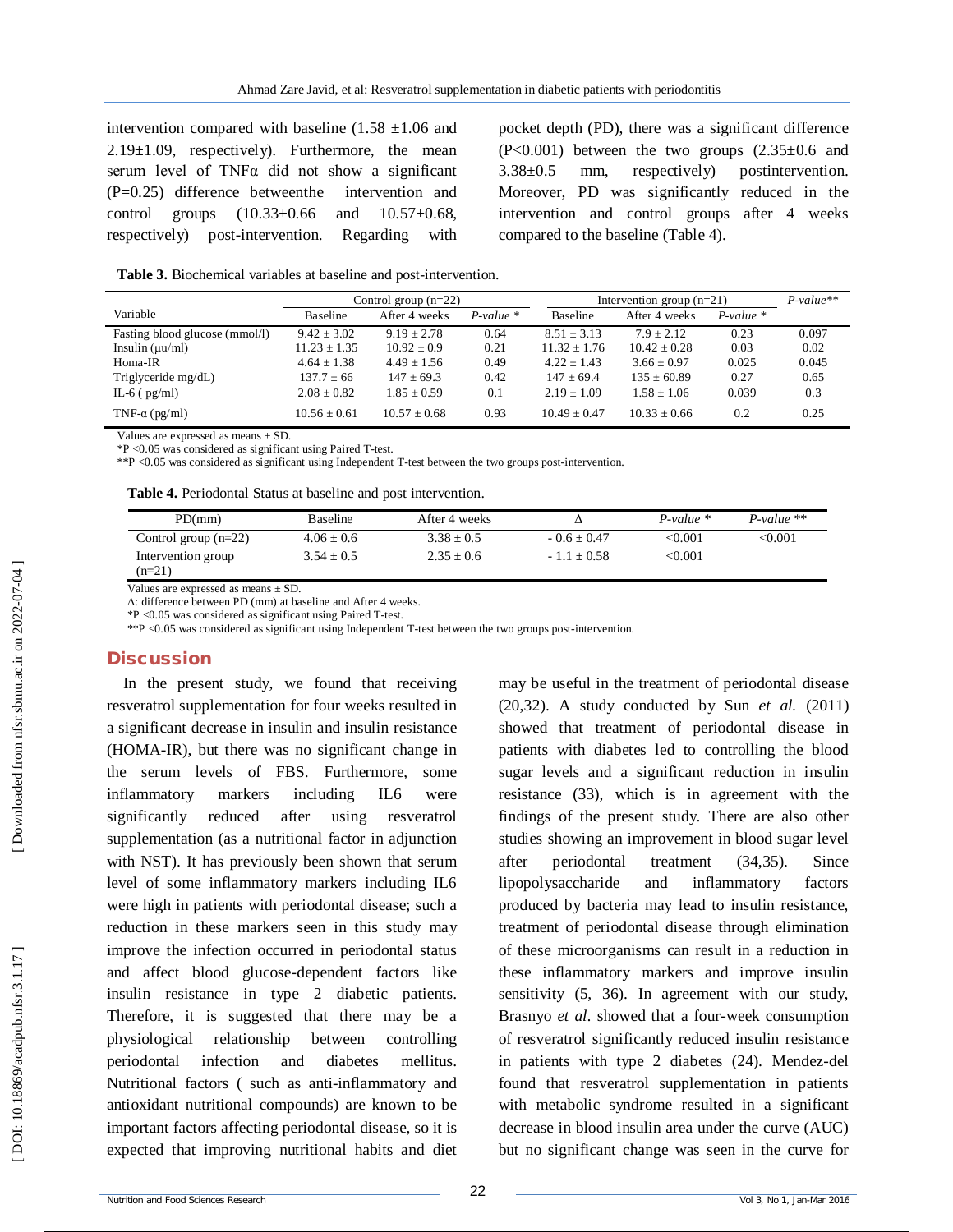glucose level (37). Furthermore, one study by Crandall *et al.* showed that a four - week consumption of resveratrol supplement in patients with impaired glucose tolerance (IGT) improved insulin sensitivity and factors related to blood sugar after a meal, without a significant decrease in FBS (38). Similarly, in our study, no significant decrease was observed in fasting blood glucose levels. On the other hand, in a study conducted by Chen *et al.*, there was a significant decrease in FBS after periodontal treatment in diabetic patients (39). Also, in a study by Debora *et al.,* non -surgical periodontal treatment did not have a significant impact on glycemic control and FBS (40), which is consistent with our study. It is suggested that the beneficial effects of resveratrol are related to inactivation of NF/KB stimulated by bacterial lipopolysaccharide in inflamed tissue and activation of SIRT and AMP kinase (31). Periodontal disease is an inflammatory process in which the leukocytes penetrate into the endothelium of inflamed periodontal tissues. It is believed that the main factor influencing inflammation is infection with oral pathogens. Bacterial Lipo **-**polysaccharides (LPS) induce the adhesion of leukocytes in periodontal tissue endothelium through the sticky molecules. Resveratrol significantly inhibited the bacterial lipo polysaccharides. The main mechanism suggested for inhibition of LPS by resveratrol is non -activation of the nuclear factor of KB (NF/KB) (26). Sirtuin proteins (SIRT) are thought to improve mitochondrial function and energy limiting, there is a direct relationship between SIRT and the beneficial role of resveratrol including the improvement of glucose metabolism and insulin sensitivity. AMP kinase activated by SIRT has beneficial effects on the reduction of oxidative stress as the most important factor in insulin resistance, which results in improved insulin sensitivity and glycemic control (21, 41). Another possible mechanism is to relate resveratrol to sulfonylureas receptors and its effects on beta pancreas cells and insulin secretion (a mechanism that is similar to the effect of glibenclamide) (42). In Bhatt *et al.'s* study, receiving resveratrol supplementation in patients with diabetes mellitus for three months significantly reduced fasting plasma glucose and other risk factors related to glycemic control (27). In another study by Timmers *et al.,* a 30 -day

consumption of resveratrol in healthy obese people resulted in a significant decrease in insulin, insulin resistance (HOMA -IR) and fasting blood glucose (30*).* These studies are inconsistent with the findings of the present study. Probably the length of intervention period in Bhatt's study and healthy subjects in Timmers's study may lead to such diversity in the FBS results. Therefore, further studies with longer duration of treatment are suggested in future . Patients with type 2 diabetes are affected by impaired glucose and lipid metabolism, which eventually leads to dyslipidemia in these patients (43). Also, in patients with diabetes mellitus and periodontal disease, there may be an increase in some inflammatory factors such as IL6 and TNFα that results in dyslipidemia and hypertriglyceridemia (44, 45). In one cohort study evaluating the relationship between metabolic syndrome and periodontal disease, Tu *et al.* showed that patients with periodontal disease have higher levels of blood triglycerides (14). In a study conducted by Mointaghavi *et al.,* no significant decrease was observed in serum TG in diabetic patients after periodontal treatment (34). Furthermore, in a study by Crandall *et al.,* no changes were observed in lipid profile including blood triglycerides (38). In the other study by Morten *et al.* in 2013 investigating the effect of receiving resveratrol supplements in healthy obese men, no significant changes were observed in lipid profile (46); these results are consistent with our study. Microorganisms associated with periodontal disease and host response to these microorganisms increase the production of inflammatory factors including IL6,  $TNF\alpha$  and IL1B. These inflammatory markers are also involved in insulin resistance (45). In 2014, Nefumi *et al.*  evaluated the effects of three weeks resveratrol supplementation on male Wistar rats with periodontal disease and observed an improvement in the inflammatory markers including IL6 and TNFα and a reduction in oxidative stress (47). In another study conducted by Rizzo *et al.,* the effect of resveratrol supplementation and regulation of cytokine production on human periodontal ligament cells was investigated but no significant decrease was seen in the level of pre **-**inflammatory cytokines including IL1B, IL6 and TNF $\alpha$  (19). The results of these studies are inconsistent with our study. Moreover, in a study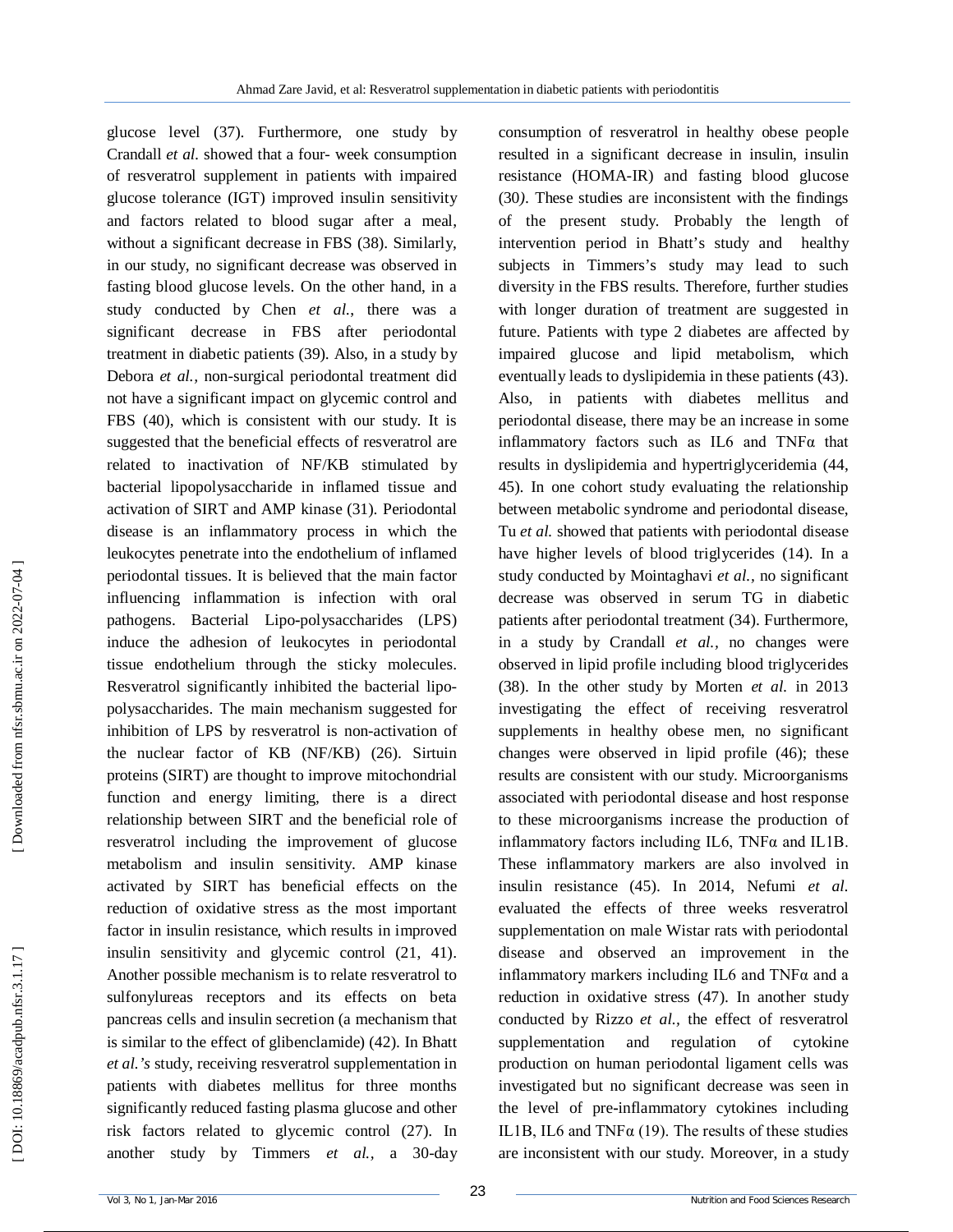by Ghanim *et al.,* after a six - week consumption of Polygonum cuspidatum containing resveratrol, a reduction was observed in the inflammatory markers of IL6, TNF $\alpha$  and CRP in healthy individuals (48). Tomé **-**Carneiro *et al.* also investigated the effect of one year enriched grape extract supplementation containing resveratrol on diabetic patients with hypertension and observed only a significant decrease in the serum levels of IL6 (49). This study is not consistent with the study conducted by Ghanim and Tomé **-**Carneiro . The duration of the intervention was greater than that of our study. In Morten's study, no significant reduction was observed in TNFα in healthy people after four weeks consumption of resveratrol supplementation (46). In a study by Chen *et al.*, no significant reduction was observed in TNFα after periodontal treatments in patients with type 2 diabetes (39). Similarly, in our study, we found no significant reduction in  $TNF\alpha$  after four weeks consumption of resveratrol supplementation.

The link between various nutrients and systemic diseases has been established; however, relatively little work has been done in relating oral conditions with nutrition. Furthermore, to our knowledge, few studies have so far been conducted on the effects of nutritional intervention in adjunction with the non surgical periodontal treatment on periodontal status. Several *in vitro* studies support the beneficial effects of resveratrol on periodontal disease . Similarly, in the present study, there was a significant improvement in pocket depth post -intervention . To the best of our knowledge, there is no human study about the effects of resveratrol supplementation in patients with periodontitis. In one study carried out by Nafumi *et al.,* the effects of resveratrol were investigated on Wistar male rats with periodontal disease, and it was shown that resveratrol reduced periodontitis and bone loss, increased antioxidant defense, and improved inflammatory factors; therefore, resveratrol supplementation was recommended for improving periodontal status (47). In a laboratory study in Korea, Joo Park *et al.* (2009) investigated the effect of resveratrol on lipopolysaccharide *P. gingivalis*, and suggested that resveratrol supplementation may help to remove periodontal pathogens (26).

There are some studies showing the beneficial effects of antioxidant or anti -inflammatory nutritional

factors such as vitamin c, alpha-tocopherol, betacarotene, Q10, omega 3, green tea, probiotics and cranberry juice on periodontal status (50) Munozca *et*  al. showed that receiving multi-vitamin nutritional supplement in periodontal patients resulted in a significant improvement in periodontal indices, especifically in pocket depth (51). Similarly, in a study by HeshamEl -Sharkawy *et al.,* n -3 PUFA supplementation led to a significant decrease in pocket depth (52) .

**Conclusion:** In the present study, resveratrol supplementation improved insulin resistance and periodontal status in diabetic patients with periodontal disease after four weeks . It is suggested that using resveratrol as a dietary supplement with anti inflammatory and anti -bacterial properties in adjunction with non -surgical periodontal treatments may be helpful in controlling the periodontal status followed by controlling some complications in diabetes mellitus . Therefore,it is suggested that using resveratrol supplementation and foods rich in resveratrol may be beneficial in diabetic patients with periodontal disease .

# **Acknowledgement**

The authors express their thanks for Nutrition and Metabolic Disorders Research Center, and Research Center for Diabetes, Endocrinology and Metabolism clinic employees of Ahvaz University Golestan Hospital and Dental Clinic of Ahvaz Jundishapur University of Medical Sciences.This study is part of the M.Sc thesis of M.S. Hormoznejad.

# **Financial disclosure**

The authors declared no financial interest.

# **Funding/Support**

This work was financially supported by a grant (NRC -9304) from the Vice -Chancellor for Research Affairs of Ahvaz Jundishapur University of Medical Sciences.

# **References**

- 1. Pranckeviciene A, Siudikiene J, Ostrauskas R, Machiulskiene V. Severity of periodontal disease in adult patients with diabetes mellitus in relation to the type of diabetes. Biomedical Papers. 2014;158(1):117 -23
- 2. Amos AF, McCarty DJ, Zimmet P. The rising global burden of diabetes and its complications: estimates and projections to the year 2010. Diabetic Medicine. 1997;14(S5):S7 -S85 .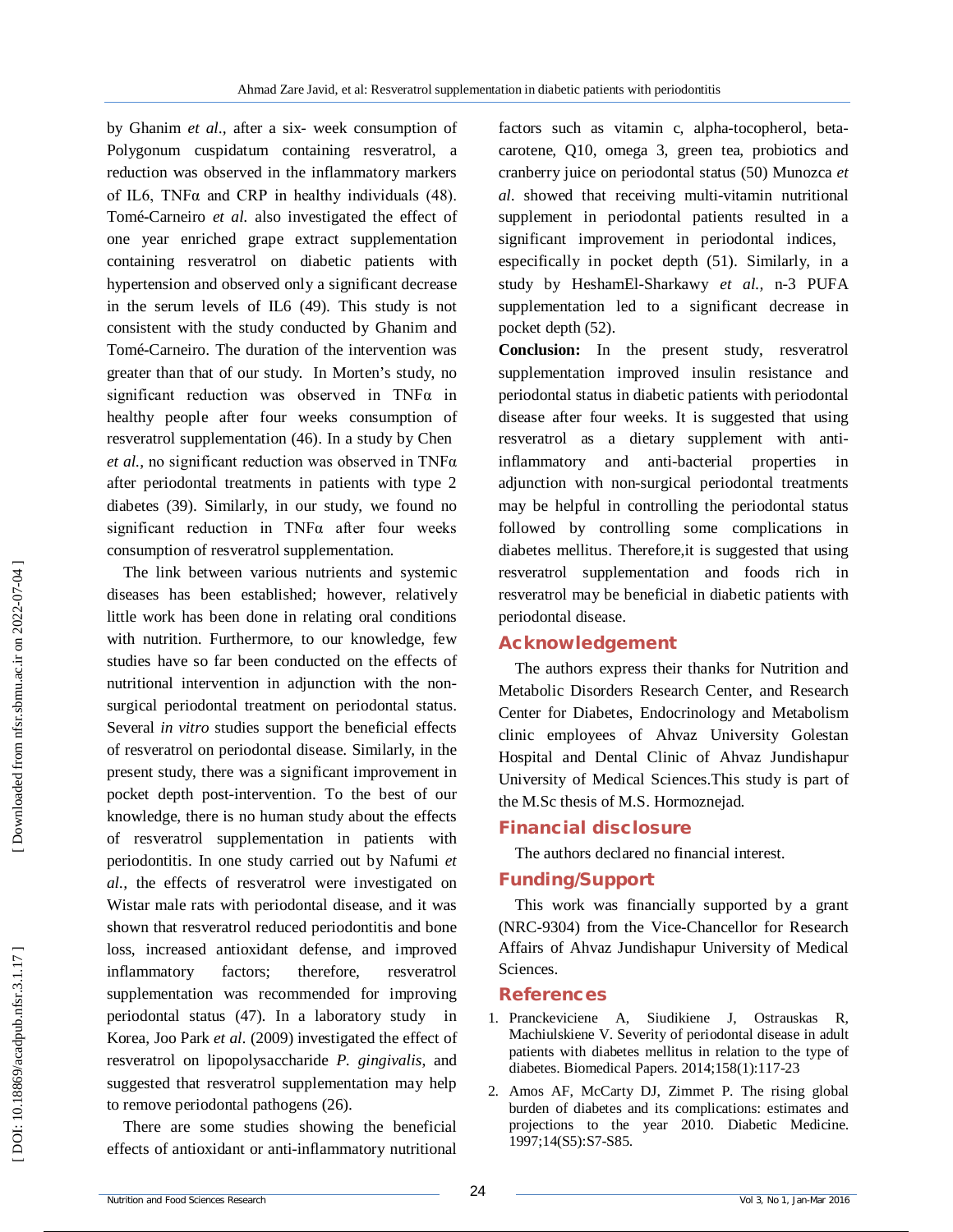- 3. Guariguata L, Whiting D, Hambleton I, Beagley J, Linnenkamp U, Shaw J. Global estimates of diabetes prevalence for 2013 and projections for 2035. Diabetes Research and Clinical Practice. 2014;103(2):137 -49 .
- 4. Dahiya P, Kamal R, Gupta R, Bhardwaj R, Chaudhary K, Kaur S. Reactive oxygen species in periodontitis. Journal of Indian Society of Periodontology. 2013;17(4):4 . 6 -11
- 5. Grover HS, Luthra S. Molecular mechanisms involved in the bidirectional relationship between diabetes mellitus and periodontal disease. Journal of Indian Society of Periodontology. 2013;17(3):292 -301 .
- 6. Daniel R, Gokulanathan S, Shanmugasundaram N, Lakshmigandhan M, Kavin T. Diabetes and periodontal disease. Journal of Pharmacy & Bioallied Sciences. 2012;4(Suppl 2):S280 .
- 7. Emrich LJ, Shlossman M, Genco RJ. Periodontal disease in non -insulin -dependent diabetes mellitus. Journal of Periodontology .31 -123: (2) 62:1991
- 8 . Shlossman M, Knowler WC, Pettitt DJ, Genco RJ. Type 2 diabetes mellitus and periodontal disease. Journal of the American Dental Association (1939). 1990;121(4):532 - 6 .
- 9 . Offenbacher S. Periodontal diseases: pathogenesis. Annals of Periodontology. 1996;1(1):821 -78 .
- 10 . Kara A, Akman S, Ozkanlar S, Tozoglu U, Kalkan Y, Canakci CF, et al. Immune modulatory and antioxidant effects of melatonin in experimental periodontitis in rats. Free Radical Biology and Medicine. 2013;55:21 - 6 .
- 11 . Stanko P, Izakovicova Holla L. Bidirectional association between diabetes mellitus and inflammatory periodontal disease. A review. Biomedical papers of the Medical Faculty of the University Palacky, Olomouc, Czechoslovakia. 2014;158(1):35 - 8 .
- 12 . Taylor GW ,Burt BA, Becker MP, Genco RJ, Shlossman M, Knowler WC, et al. Severe periodontitis and risk for poor glycemic control in patients with non -insulin dependent diabetes mellitus. Journal of Periodontology. 1996;67(10s):1085-93.
- 13 . Negarto, C. A., Tarzia, O., Jovanovic, L., & Chinellato, L. E. M. Periodontal disease and diabetes mellitus. Journal of Applied Oral Science, 2013, 21(1), 1 .
- 14. Tu YK, D'Aiuto F, Lin HJ, Chen YW, Chien KL. Relationship between metabolic syndrome and diagnoses of periodontal diseases among participants in a large Taiwanese cohort. Journal of Clinical Periodontology. 2013;40(11):994 -1000 .
- 15. Kim EK, Lee SG, Choi YH, Won KC, Moon JS, Merchant AT, et al. Association between diabetes -related factors and clinical periodontal parameters in type -2 diabetes mellitus. BMC Oral Health. 2013;13:64 .
- 16 . Taylor GW, Borgnakke W. Periodontal disease: associations with diabetes, glycemic control and complications. Oral Diseases. 2008;14(3):191 -203 .
- 17 . O'Connor DJ, Wong RW, Rabie AB. Resveratrol inhibits periodontal pathogens in vitro. Phytotherapy Research: PTR. 2011;25. (11);1.31 -727
- 18. Long O, Ru -fan L. Effect of periodontal treatment on glycosylated hemoglobin levels in elderly patients with

periodontal disease and type 2 diabetes. Chinese Medical Journal. 2011;124(19):3070 - 3 .

- 19. Rizzo A, Bevilacqua N, Guida L, Annunziata M, Romano Carratelli C, Paolillo R. Effect of resveratrol and modulation of cytokine production on human periodontal ligament cells. Cytokine. 2012;60(1):197 -204 .
- 20 . Zare Javid A, Seal CJ, Heasman P, Moynihan PJ. Impact of a customised dietary intervention on antioxidant status, dietary intakes and periodontal indices in patients with adult periodontitis. Journal of human nutrition and dietetics: the official journal of the British Dietetic Association.2014. Dec 1;27(6):523 - 532.
- 21. Vallianou NG, Evangelopoulos A, Kazazis C. Resveratrol and diabetes. The review of Diabetic Studies: RDS. 2013;10(4):236 -42 .
- 22. Szkudelska K, Szkudelski T. Resveratrol, obesity and diabetes. European Journal of Pharmacology. 2010;635  $(1-3):1-8.$
- 23. Fordham JB, Naqvi AR, Nares S. Leukocyte production of inflammatory mediators is inhibited by the antioxidants phloretin, silymarin, hesperetin, and resveratrol. Mediators of Inflammation. 2014; 2014:938712 .
- 24. Brasnyo P, Molnar GA, Mohas M, Marko L, Laczy B, Cseh J, et al. Resveratrol improves insulin sensitivity, reduces oxidative stress and activates the Akt pathway in type 2 diabetic patients. The British Journal of Nutrition. 2011;106(3):383 - 9 .
- 25. Uysal T, Gorgulu S, Yagci A, Karslioglu Y, Gunhan O, Sagdic D. Effect of resveratrol on bone formation in the expanded inter -premaxillary suture: Early bone changes. Orthodontics & Craniofacial Research. 2011;14(2):80-7.
- 26 . Park H -J, Jeong S -K, Kim S -R, Bae S -K, Kim W -S, Jin S -D, et al. Resveratrol inhibits Porphyromonas gingivalis lipopolysaccharide endothelial adhesion molecule expression by suppressing NF-κB activation. Archives of Pharmacal Research. 2009;32(4):583 -91 .
- 27. Bhatt JK, Thomas S, Nanjan MJ. Resveratrol supplementation improves glycemic control in type 2 diabetes mellitus. Nutrition Research. 2012;32(7):537 -41 .
- 28. Chachay VS, Kirkpatrick CM, Hickman IJ, Ferguson M, Prins JB, Martin JH. Resveratrol-pills to replace a healthy diet? British Journal of Clinical Pharmacology. 2011;72(1):27 -38 .
- 29. Yoshino J, Conte C, Fontana L, Mittendorfer B, Imai S -i, Schechtman KB, et al. Resveratrol supplementation does not improve metabolic function in nonobese women with normal glucose tolerance. Cell Metabolism. 2012;16(5):658 -64 .
- 30. Timmers S, Konings E, Bilet L, Houtkooper RH, van de Weijer T, Goossens GH, et al. Calorie restriction -like effects of 30 days of resveratrol supplementation on energy metabolism and metabolic profile in obese humans. Cell Metabolism. 2011;14(5):612 -22 .
- 31. Tamaki N, Cristina Orihuela -Campos R, Inagaki Y, Fukui M, Nagata T, Ito HO. Resveratrol improves oxidative stress and prevents the progression of